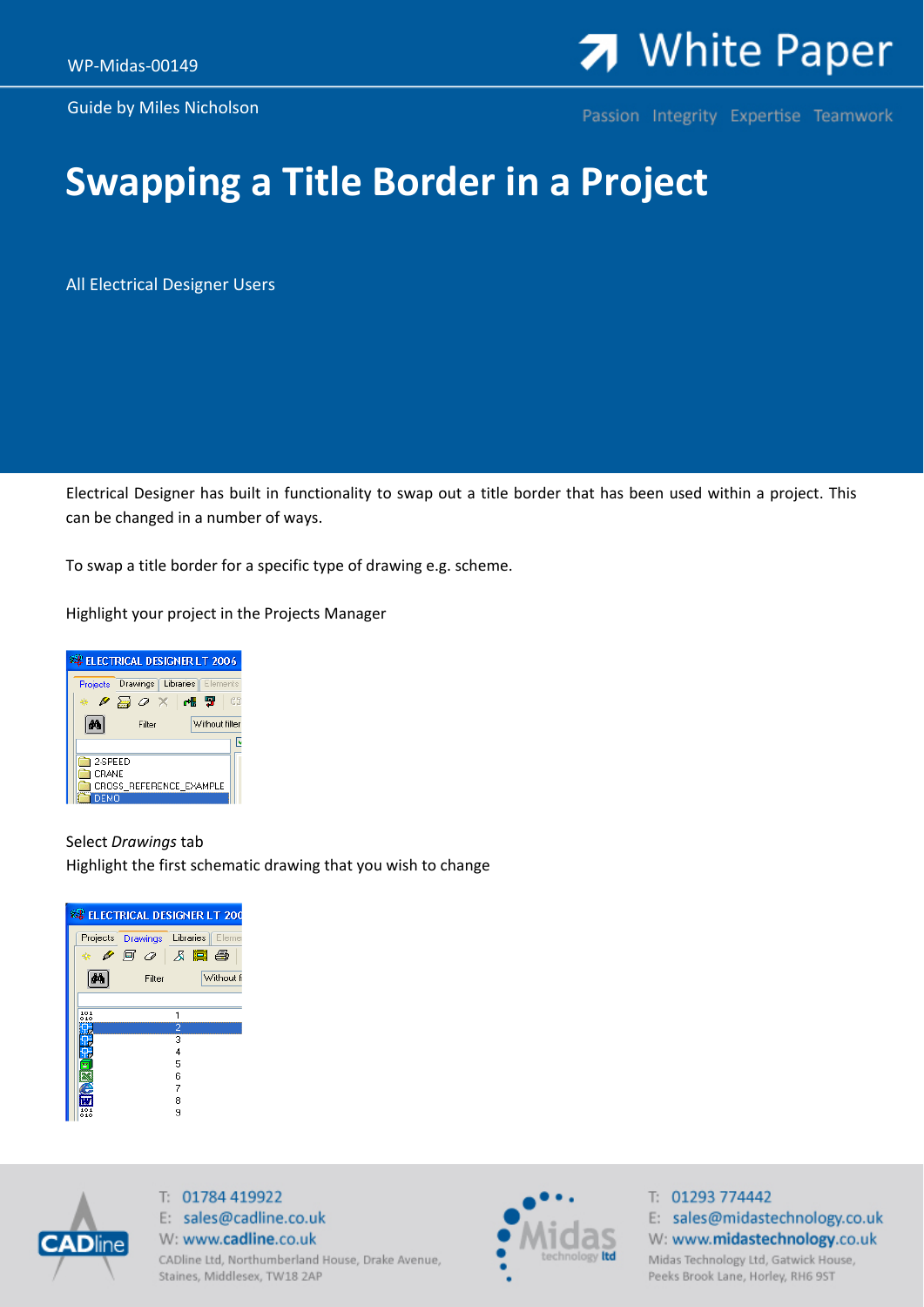

Passion Integrity Expertise Teamwork



| Sheet number          |                            | Type of drawing |                         |                   | Dates                    |              |                         |  |
|-----------------------|----------------------------|-----------------|-------------------------|-------------------|--------------------------|--------------|-------------------------|--|
|                       |                            | Scheme          | $\overline{\mathbf{v}}$ |                   | Creation 17/11/2005      |              |                         |  |
|                       |                            |                 |                         |                   |                          |              | Modification 17/11/2005 |  |
|                       | Type POWER                 |                 |                         | <b>Revisions</b>  |                          |              | Verification 17/11/2005 |  |
| Manufacturer ACERI    |                            |                 |                         |                   |                          |              |                         |  |
| Drawing number 2      |                            |                 |                         |                   | Location LAYOUT          |              |                         |  |
| Verifier ED           |                            |                 |                         |                   |                          | Zone CHASSIS |                         |  |
|                       | Description Power circuits |                 |                         |                   |                          |              |                         |  |
|                       | Title line 1 DOUBLE SENSE  | Drawn ED        |                         |                   |                          |              |                         |  |
| Title line 2 MOTOR    |                            |                 |                         | Modified SD       |                          |              |                         |  |
| Title line 3 POWER    |                            |                 |                         | Approved A.NOTHER |                          |              |                         |  |
| Title line 4 CIRCUITS |                            |                 |                         |                   |                          |              |                         |  |
| Drawing number 1 1    |                            |                 |                         |                   |                          |              |                         |  |
|                       |                            |                 |                         |                   |                          |              |                         |  |
| Drawing number 2 3    |                            |                 |                         |                   |                          |              |                         |  |
| Titlebox library DIN  |                            | Change          |                         |                   | DIN<br>Prototype library |              | Change                  |  |
|                       | Titlebox TITLELOG          |                 |                         |                   | Prototype PROTODIN       |              |                         |  |
|                       |                            |                 |                         |                   |                          |              |                         |  |

Select the option *Change* to the right‐hand side of Titlebox Library

Select the new title border from either your current symbol library e.g. BS or the generic library MONTA

## Select *Accept*

and the following dialogue will be displayed:

| <b>ELECTRICAL DESIGNER</b>                                               |
|--------------------------------------------------------------------------|
|                                                                          |
| Do you want this new titlebox to all the drawings of Scheme type?        |
| ---------------------------------<br>No<br>Yes<br>,,,,,,,,,,,,,,,,,,,,,, |

Select *Yes* to change all schematics Select *Accept*

暠 In order to see the new title border, you will need to go into each drawing. This can be achieved by selecting *Process Drawings*



T: 01784 419922 E: sales@cadline.co.uk W: www.cadline.co.uk CADline Ltd, Northumberland House, Drake Avenue, Staines, Middlesex, TW18 2AP



T: 01293 774442 E: sales@midastechnology.co.uk W: www.midastechnology.co.uk Midas Technology Ltd, Gatwick House, Peeks Brook Lane, Horley, Surrey, RH6 9ST